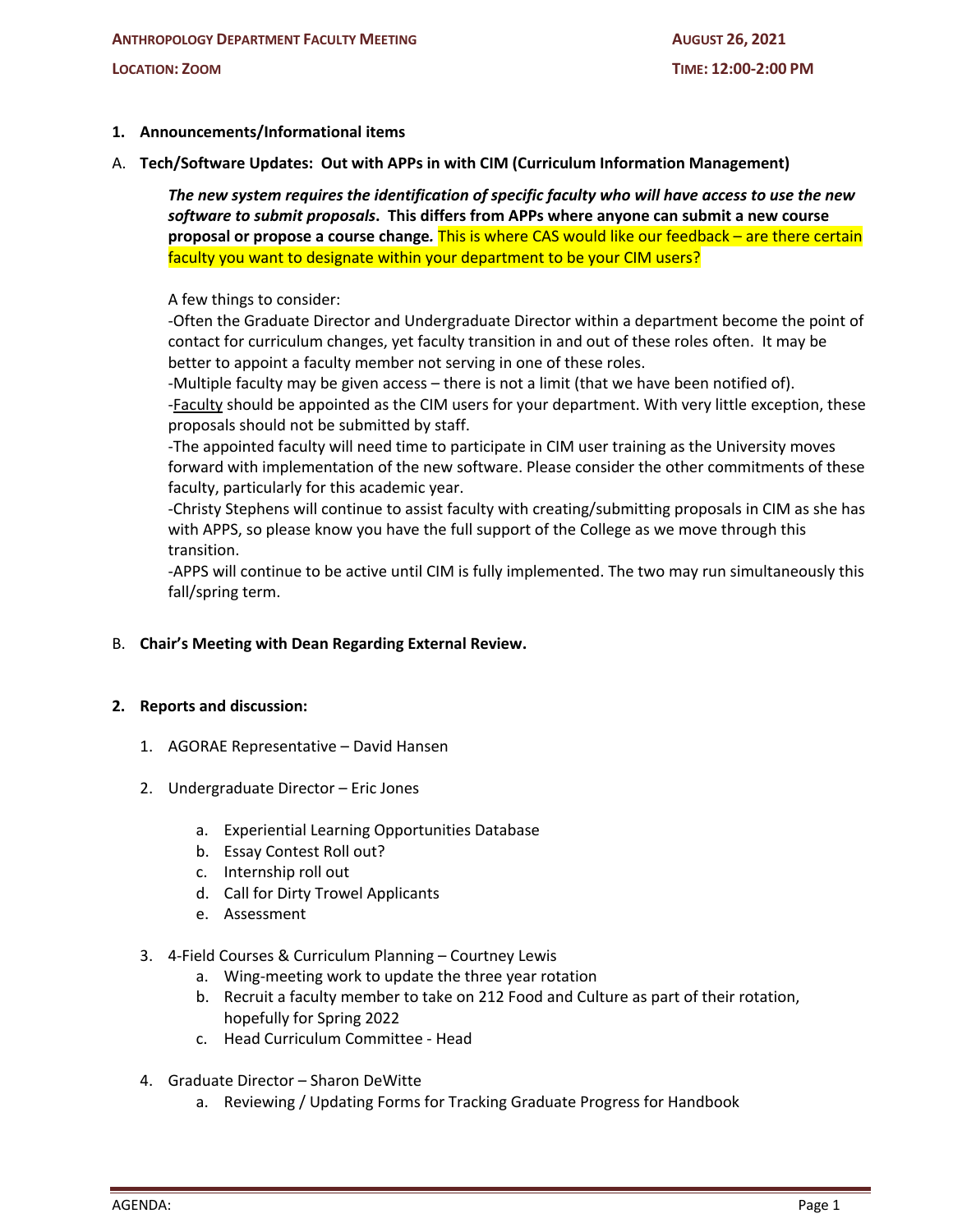- 5. Tenure & Promotion Chair Sharon DeWitte [& Jennifer]
	- *a. Need to update internal mid-year candidate submission dates to better match Provost Calendars*
	- *b. We will need to revisit and revise how we use Student Evaluation Data – the existing methodology is highly problematic.*
- 6. SCIAA News Adam King
- 7. Faculty Senate David Simmons
- 8. Colloquium Coordinators Monica Barra & Magda Stawkowski
- 9. Development Goals/Priorities Jennifer Reynolds
	- a. Planning 50 years of Anthropology @ UofSC [Development]

## **3. Old Business**

**Graduate students** voiced concerns about not having student evaluations that provided them with the

right kinds of feedback for Labs/Tutorials. We need to revisit what questions go in such a document, but

in light of the College of Ed/CAS joint workshop that had a consultant review the existing forms and

provide advice on how to make them less problematic.

## **4. New Business**

Review of Committees & New Assignments for 2021-2022 [remember DEI rep on most major committees]

- b. Faculty Senator David Simmons
- **c.** Grad Awards & Assessment Committee (headed by Grad Director Sharon DeWitte **Need two people)**
	- i. Program Assessments: Sharon MA PhD Grad Programs; Eric UG program; Adam HCM Certificate.
- **d.** UG Awards Committee (headed by incoming UG Director Eric Jones **will need ad hoc committee members to vet the UG essay contest as well as take applications for the Dirty Trowel)**
- e. **Colloquium Committee – Magda & Monica** \_\_\_**Need Grad Rep**\_\_\_\_
- f. 4-field Curriculum & Course Scheduling/Advertising Committee (Courtney Chair [will need an existing wing chair to shadow her and take it over for 2022-2023]. Wing leaders – Arch: \_\_Eric\_\_\_, Ling:\_\_Jennifer\_ , Cultural:\_\_John\_\_Bio:\_\_Sharon\_\_)
- g. Website Committee [Chair, Grad Director and UG Directors]
- h. Tenure & Promotion Committee [Sharon is Chair. All Assoc. & Full Professors are members]
- **i. Spatial Ecology Committee (Offices, Labs, common areas) – Need a Grad Rep**
- **j. Biological Anthropologist Search Committee – Need 3 –**
- **k. Anthropological Archaeologist Search Committee – Need 3 –**